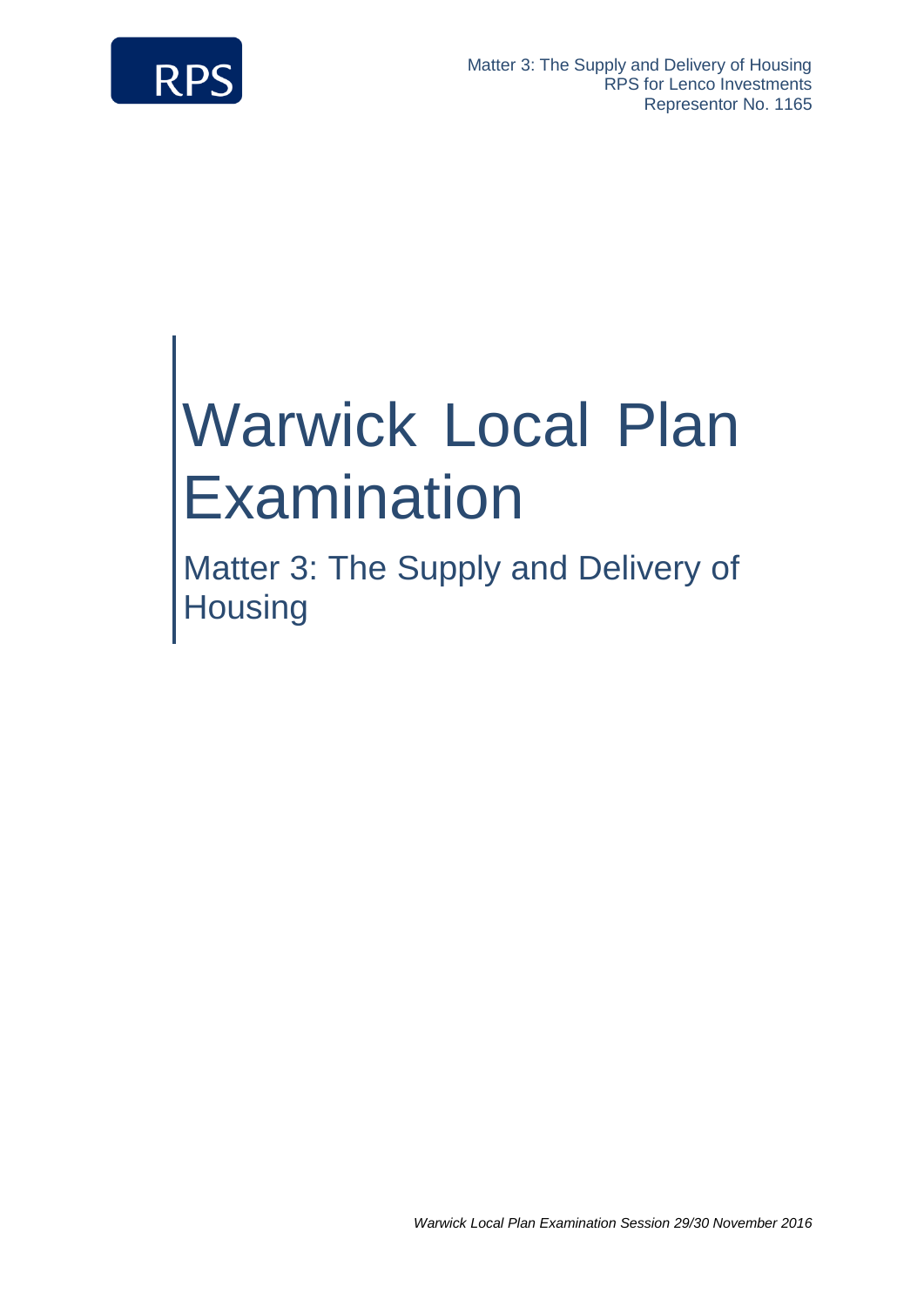

#### **Introduction**

1. Lenco Investments (Lenco) raises a number of soundness concerns regarding the Council's approach to quantifying the housing supply for the District and assumptions for the delivery of the housing supply. These are addressed as part of the questions below.

**1) Taking the Council's latest Housing Trajectory (June 2016) what is the estimated total supply of new housing in the plan period 2011-2029? How does this compare with the planned level of provision of 932 dwellings per annum?** 

#### **2) What is the estimated total supply in the plan period from:**

#### **a) completions since 2011**

- 2. Lenco has not undertaken a thorough review of the Council's completions to date as it is expected that these records have been internally audited and verified. Lenco does however have a number of soundness concerns relating to the Council's approach, which are summarised below:
	- I. As part of the Council's five-year housing requirement (paragraph 36 of the Housing Topic Paper [**H027PM**]), 1,157 dwellings are forecast to complete between April 2016 and March 2017. There can be no certainty over this component of the supply and this should be removed from the table.
	- II. It is unclear from the presented supply whether any of the completions are C2 "Extra Care" properties. The Council should first be confident that the need for C2 properties has been established in addition to OAN before any of these schemes can be included within the supply. Confirmation from the Council is requested.

#### **b) existing planning permissions**

3. Lenco does not intend to scrutinise all permissions within the Council's supply, however following the comments above, the supply of planning permissions should be scrutinised to determine the extent of C2 housing within the supply. This approach has been considered recently within the Housing Market Area through the Examination of the Stratford Core Strategy, where the Council could not adequately quantify the extent of C2 OAN, which led to the exemption of such schemes from the supply. More recently, this issue has again been raised as part of the Gloucester, Cheltenham and Tewkesbury Joint Core Strategy, where the Inspector has invited the Councils to conduct more research in this area to identify the extent of C2 need across the plan period before such properties can be accounted for in the housing supply.

#### **c) other commitments e.g. sites subject to S106**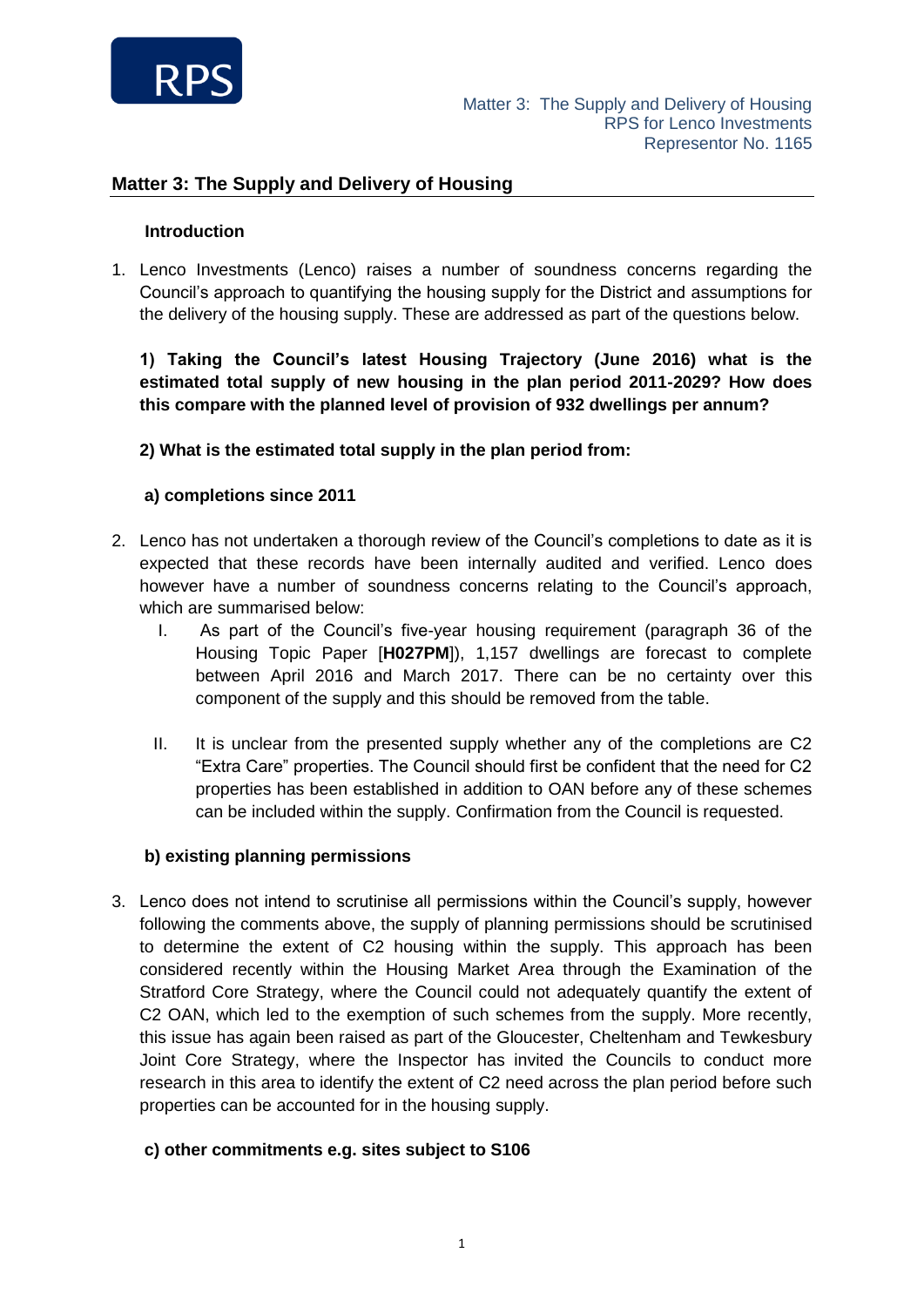

- 4. The Council includes an inconsistency as part of this component of the housing supply. As indicated in the Housing Topic Paper [**H027PM**], the supply position been updated to 31 March 2016 (paragraph 19 refers). This approach would set out the supply along with the requirement as part of the financial calendar, which is a commonly accepted approach. The same paragraph of the Topic Paper suggests that the permissions should be updated to the end of May 2016, referring to three planning approvals in particular (Appendix 1(i)).
- 5. As the Local Plan Examination continues, there will be a desire to update the supply to account for the latest position, however unless the full annual supply information is available, it would be advised against cherry picking sites to include within the supply. These components of the supply are expected to come forward from 2018/19, the same year in which the Council's windfall supply is triggered. To include these sites in addition to the windfall sites would effectively be double counting. To address this, this component of the supply should be removed.

# **d) proposed site allocations (submitted Plan and Council's suggested modifications)**

6. Comments relating to this component of supply are addressed as part of separate matter statements, or in relation to delivery rates as part of Questions 3 and 4.

## **3) What are the assumptions about the scale and timing of supply and rates of delivery from these various sources? Are these realistic? Has there been any discounting of sites with planning permission for example?**

- 7. Lenco has a number of soundness concerns with the Council's approach to estimating housing delivery. Principally, Lenco is concerned with the approach applied to the larger sites of 500+ in the Council's supply (Appendix 1g, 1i [**HO27PM**]), which assume automatic rates of delivery of at least 100 dwellings per annum.
- 8. This assessment does not appear to be informed by informed discussions with the development industry and the potential for competition between sites within close proximity/delivery period to each other.
- 9. The trajectory would also benefit from an appreciation of infrastructure delivery which, for the significant sites in particular, will inform the formative years of housing completions. for a number of the more significant sites, the Council should expect lower rates of delivery as essential infrastructure is put in place which can facilitate higher levels of housing completions.
- 10. In addition to this, it is noted that the Council's housing trajectory makes no allowance for lapse rates or discounts as part of the assessment. It is beneficial to make such an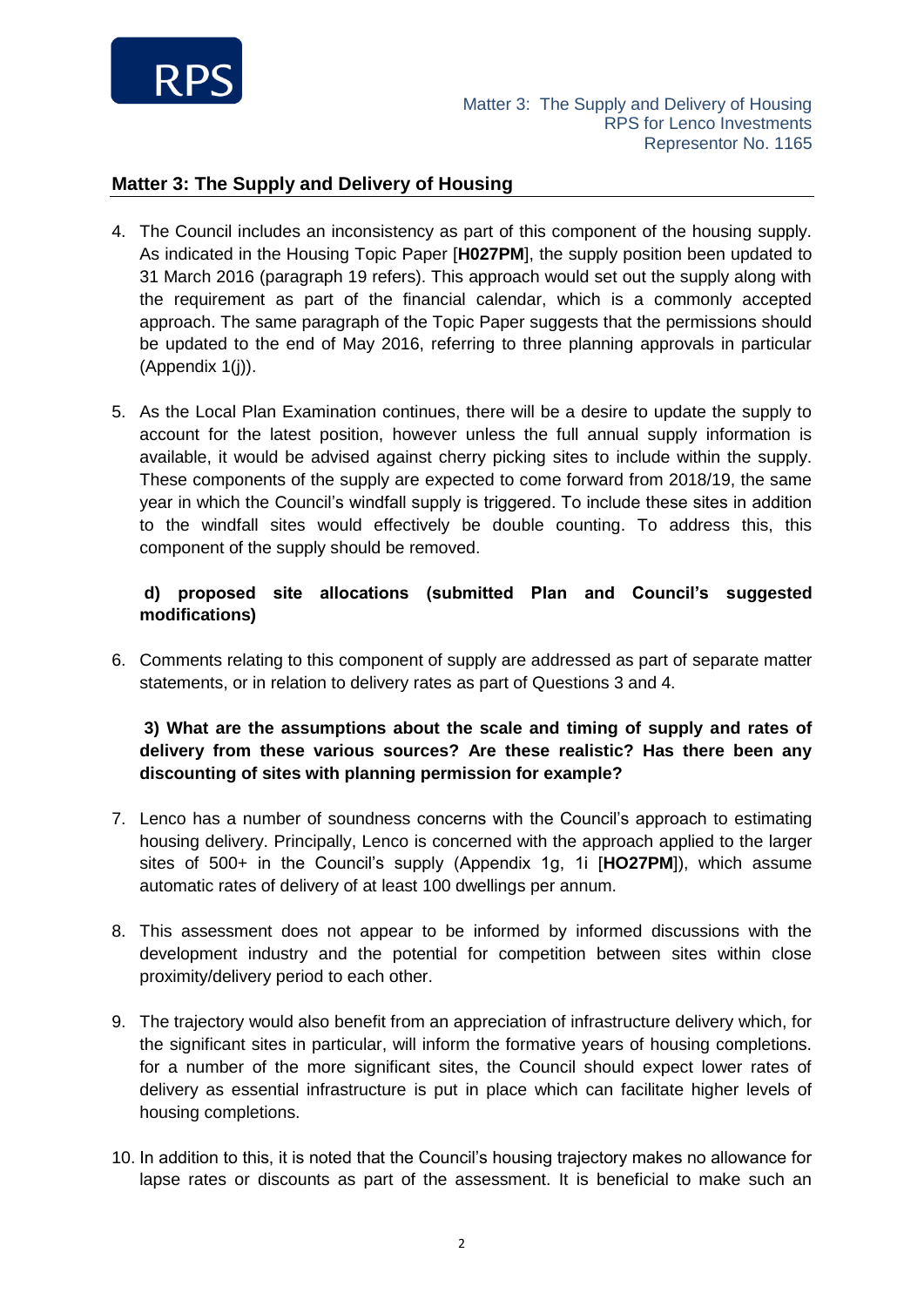

adjustment as inevitably not all of the sites within the Council's supply will come forward as estimated as sites lapse or take a longer time to deliver than expected. In order to maintain flexibility in this regard, a comprehensive assessment of lapse rates should be undertaken. For the Council's benefit, such an assessment was undertaken in support of the emerging Gloucester, Cheltenham and Tewkesbury Joint Core Strategy, which is in the latter stages of Examination.

#### **4) How has flexibility been provided in terms of the supply of housing? Are there other potential sources of supply?**

- 11. Little flexibility has been offered within the Council's preferred strategy for housing and there remains a level of doubt over whether the supply of housing can be maintained across the plan period.
- 12. The Council's trajectory for the first five years of the plan post adoption (Appendix 1a **[HO27PM**]) indicate significant levels of growth significantly above levels previously recorded by the Council. Given the challenge of meeting the planned targets for housing and the growing shortfalls in delivery, the Council will need to rely on all sites to come forward in order for the strategy to be met.
- 13. The Proposed Modifications to the Plan indicate (MOD20 [**PL25PM**] that a partial review of the Local Plan will take place within five years of plan adoption and MOD17 identifies additional criterion which may trigger a review. A number of these criterion relate to the ability of the Council to maintain a robust and flexible supply of housing land that is able to respond to future evidence of housing need. Rather than plan for an early review, Lenco considers that the Council should build in greater flexibility to the supply at this stage through the inclusion of additional sites and/or safeguarded land. Such sites can be brought forward in the event of non-delivery or in response to evidence of increased need, which will avoid an untimely review of the Local Plan and enable the Council to maintain a deliverable supply of housing land. The Inspector's attention is drawn here to the approach taken recently as part of the Stratford-on-Avon Core Strategy Examination where there was concern over the extent of the housing supply to meet the requirement, particularly as there was concern over potential future unmet need from outside the District. To enable the Council to bring forward a sound plan, the Council agreed to identify additional reserve sites that could come forward in the event of non-delivery of sites in the Council's supply. This mechanism is also under consideration as part of the Examination of the Gloucester, Cheltenham and Tewkesbury Joint Core Strategy. The Council may want to consider this as a means to ensuring greater flexibility in the planned supply of housing.

#### **5) Has there been persistent under delivery of housing? In terms of a buffer for a five year supply of housing sites, should this be 5% or 20% in relation to para 47**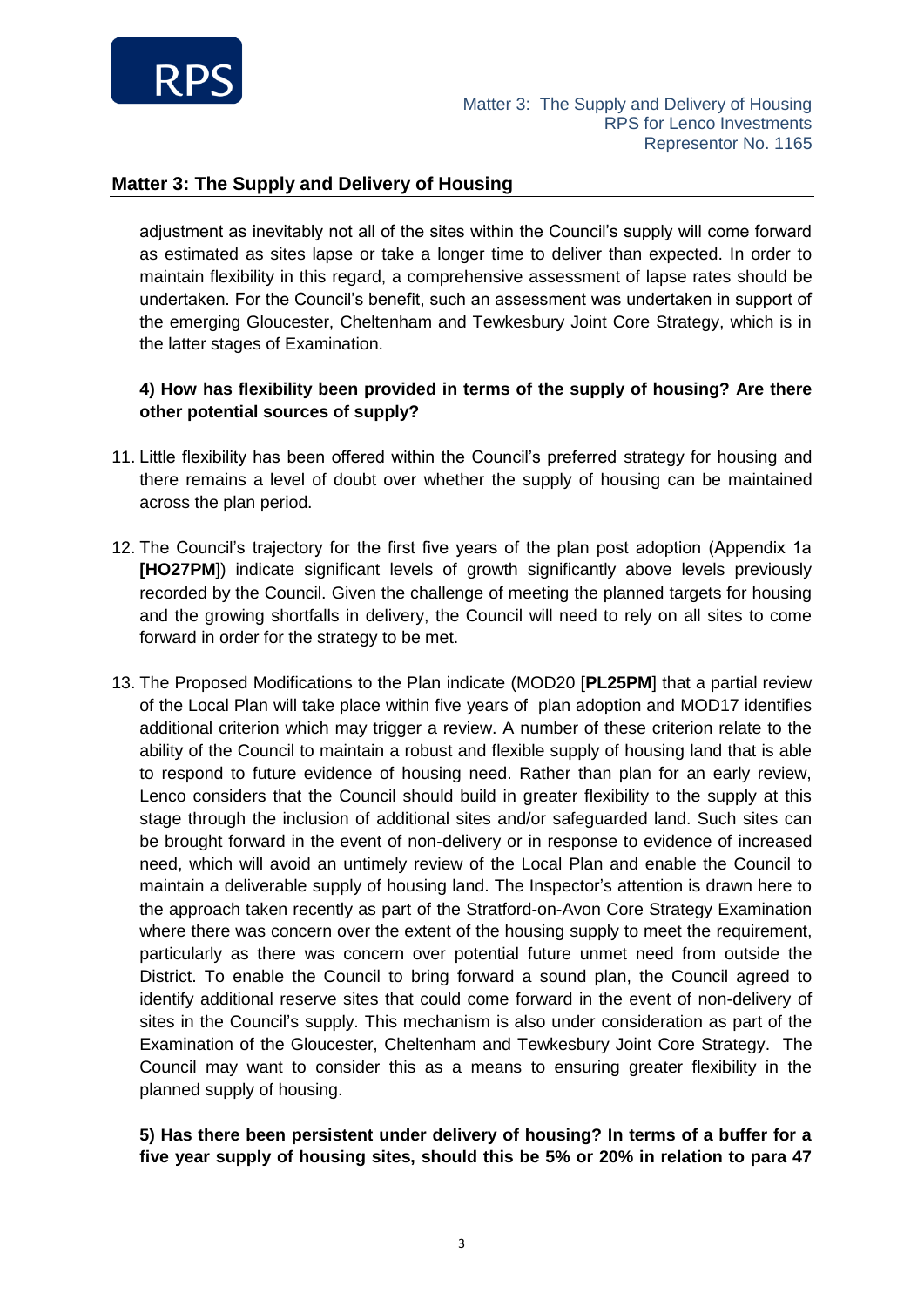

**of the NPPF? How should the level of completions since 2011 be taken into account? What would the requirement be for a five year supply including a buffer?**

- 14. The principal evidence provided by the Council in this regard is the Housing Topic Paper [**H027PM**], which includes a trajectory of completions since 2011 (Appendix 1a refers). The Topic Paper aligns the completions to date with the currently proposed housing target of 16,776. As illustrated in the trajectory, delivery to date has fallen significantly below the annual figure of 932 dwellings and the Council is currently operating at a significant shortfall. Lenco considers that this evidence provides an appropriate basis for justifying the application of a 20% buffer to be applied to the five year housing land supply until a time where the Council can eliminate shortfall and demonstrate delivery above the planned targets for a suitable period of time.
- 15. If it were the Inspectors view to look back further, the most reliable source of evidence is the Council's Annual Monitoring Report, the most recent of which was prepared for the 2013 period [**LP17**]. This document includes a schedule of completions between 2001/02 and 2012/13 (page 22 refers). This indicates that against the Council's current target of 932 dwellings per annum (dpa), the Council would have only met this target once over this period and under the proposed figure of 600dpa in the 2015 SHMA [**HO22PM**] this target would not have been met since 2005/06. Lenco would encourage the Inspector to consider the current plan period as a means of establishing whether shortfall against targets has been significant, however, it is evident that for a number of years the Council has struggled with supply and delivery continues to be an issue.
- 16. Lenco is of the view that the Council has correctly accounted for shortfall in the five year supply calculations as indicated in the table accompanying paragraph 36 of the Housing Supply Topic Paper [**HO27PM**]. This indicates that the buffer is added to the requirement and shortfall. Further to establishing the correct OAN and requirement for Warwick District, it would be correct to continue using this methodology.

**6) Should the annual housing requirement figure be staggered to reflect the need for additional site allocations to meet unmet needs in Coventry and realistic lead in times (see Appendix 4 to Council's Housing Supply Topic Paper June 2016) i.e. a lower figure in the early years of the plan period, increasing later? If so what would be a reasonable basis for the annual figures? Should the early years be based on OAN for Warwick? How would this affect the requirement for a five year supply?**

17. The scenario referred to in Appendix 4 [**HO27PM**] seeks to apply a lower housing requirement of 720dpa for the first four years of the plan and increase the remainder of the plan period accordingly.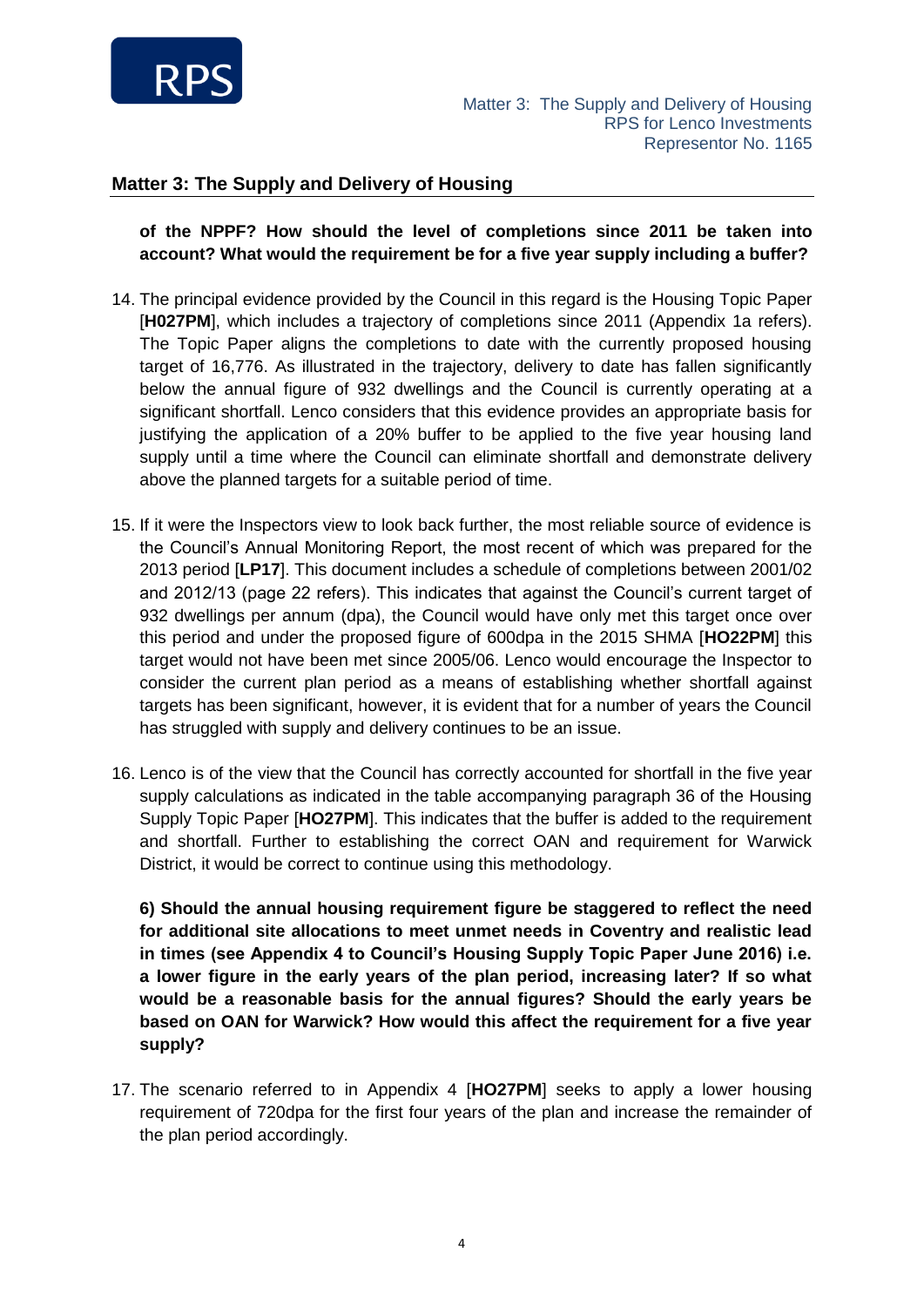

- 18. There would be clear benefits for the Council to adopt this stepped approach, as this would reduce the scale of the shortfall and present the Council with a smaller housing requirement, which would place the Council in a better position when compared against supply. Though it might be beneficial for the Council, consideration needs to be given to whether this is the correct method to follow.
- 19. In approaching this issue, it is pertinent to consider the scale of the shortfall and the relationship to the planning guidance. As indicated above, the Council's shortfall up to 31 March 2016 is significant and whilst the Council has yet to meet the annual requirement of 932dpa, the Council expects to be in a position where this figure can be exceeded for eight consecutive years from 2016/17 onwards.
- 20. If the requirement is reduced to date, the immediate shortfall is reduced. This will however need to be met through increases to the requirement for the remaining 14 years of the plan and the Council may face greater challenges to maintain a five year supply under the increased requirement.
- 21. The Planning Practice Guidance (PPG) is keen for Council's to plan positively to meet shortfalls within the first five years of the plan (cite). There is good reason for this, as this period has already taken place and a need has been identified. A stepped approach effectively delegates this need to a later period of the plan. The need still exists however and the stepped approach would only delegate this need, rather than addressing it immediately as recommended by the PPG.

# **7) Would the Local Plan realistically provide for a five year supply on adoption? Will a five year supply be maintained? 8) In overall terms would the Local Plan realistically deliver the number of dwellings required over the plan period?**

- 22. The Council's Housing Supply Topic Paper considers (Table presented within Paragraph 36) that the Council can maintain a 5.18 year supply, based on the current site schedules.
- 23. Lenco considers that that this position is currently fragile and there is doubt whether this figure can endure the next five years. The difference between the Council maintaining the current figure and falling below the 5 year requirement is only 303 dwellings. This is equivalent to 3.5% of the total purported supply, which means that if any of the significant sites stall or fail to come forward as planned, the Council may fail to balance the requirement with the supply.
- 24. Lenco advises the Council to look again at potential deliverable sites that are capable of making a short and medium term contribution towards housing delivery rather than waiting for the supply position to lapse and leave the Council vulnerable. As indicated in other submissions as part of this examination, Lenco considers that Land at Baginton